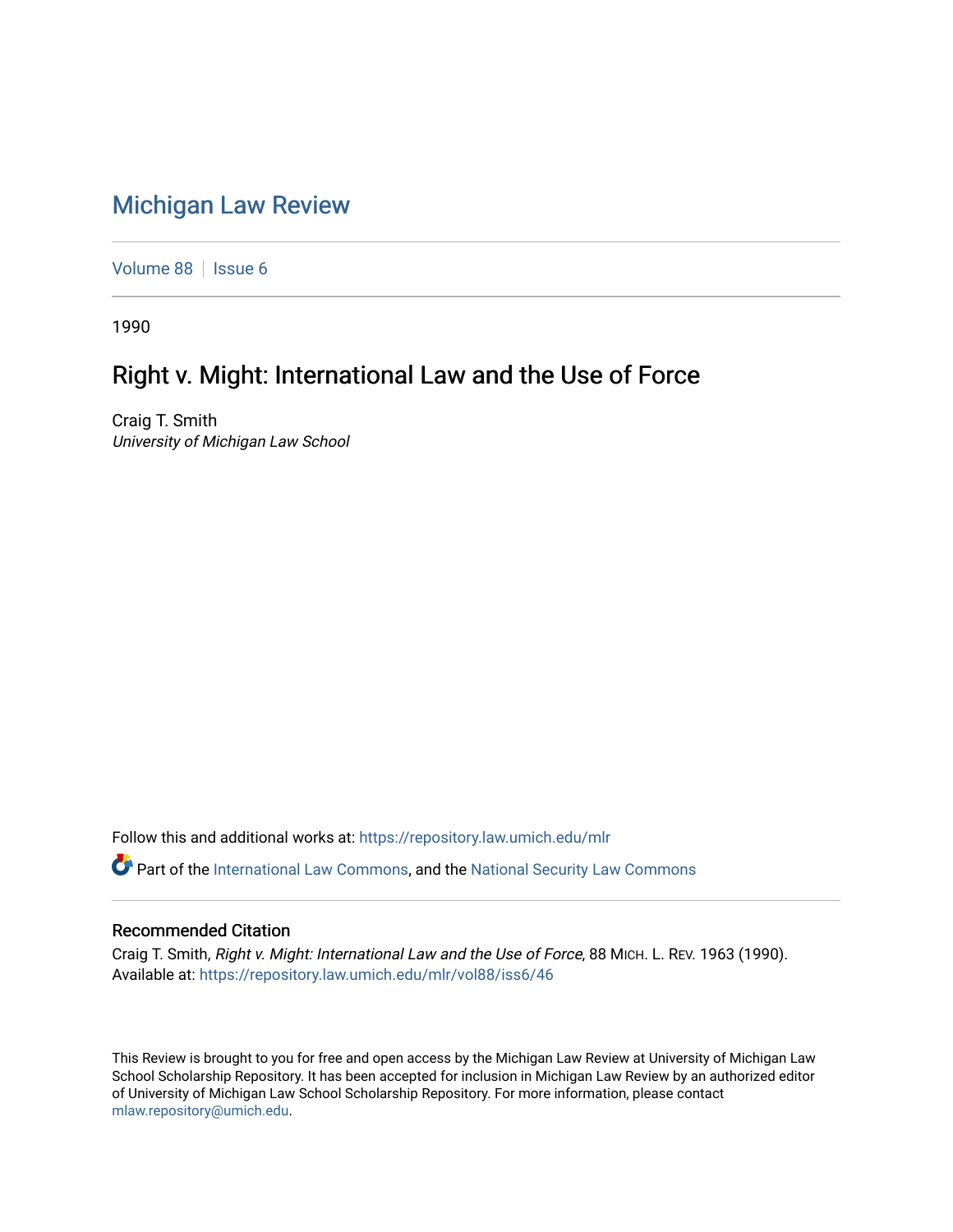RIGHT V. MIGHT: INTERNATIONAL LAW AND THE USE OF FORCE. Edited by *The Council on Foreign Relations.* New York: Council on Foreign Relations Press. 1989. Pp. xii, 124. Paper, \$12.95.

International law, like a character in an Ingmar Bergman film, is haunted by doubts about its own existence. This existential angst deepened in the United States during the 1980s, as President Reagan unabashedly pursued goals abroad through military force. The President sent Contras and ship mines to Nicaragua, ordered an invasion of the Caribbean island nation of Grenada in 1983, and directed the 1986 bombing of Libyan cities. He did so despite the United Nations Charter's explicit prohibition on "the threat or use of force"<sup>1</sup> except in case of "self-defence if an armed attack occurs."2 Popularly dubbed the Reagan Doctrine, this increased willingness to use force renewed what David Scheffer of the Carnegie Endowment for International Peace, in the introduction to *Right v. Might,* calls "the great American debate - namely, how to promote democracy overseas, combat terrorism, and remain faithful to the rule of law" (p. 1).

*Right v. Might* contains a scholarly microcosm of this unsettled debate. Between 1985 and 1988, the Council on Foreign Relations, a New York-based, nonpartisan organization, sponsored seven meetings of American international lawyers, political scientists, historians, state department officials, and journalists. The group also included Steven Schwebel, a judge on the International Court of Justice, and U.S. Senator Daniel P. Moynihan (p. 108-09). These participants discussed whether international law on the use of military force really exists, what its contours are, how just it is, and whether the United States should try to change it. On these difficult and politically charged questions, the Council's John Temple Swing tells us in a brief foreword to the book, little consensus arose "beyond general agreement on the proposition that 'the rule of law' does matter. The differences lie in how that 'rule' is defined" (p. xi).

U.N. CHARTER art. 51.

<sup>1.</sup> This prohibition is in Article 2(4), which states:

All Members shall refrain in their international relations from the threat or use of force against the territorial integrity or political independence of any state, or in any other manner inconsistent with the Purposes of the United Nations.

U.N. CHARTER art. 2, para. 4.

<sup>2.</sup> The exception is contained in Article 51:

Nothing in the present Charter shall impair the inherent right of individual or collective self-defence if an armed attack occurs against a Member of the United Nations, until the Security Council has taken measures necessary to maintain international peace and security. Measures taken by Members in the exercise of this right of self-defence shall be immediately reported to the Security Council and shall not in any way affect the authority and responsibility of the Security Council under the present Charter to take at any time such action as it deems necessary in order to maintain or restore international peace and security.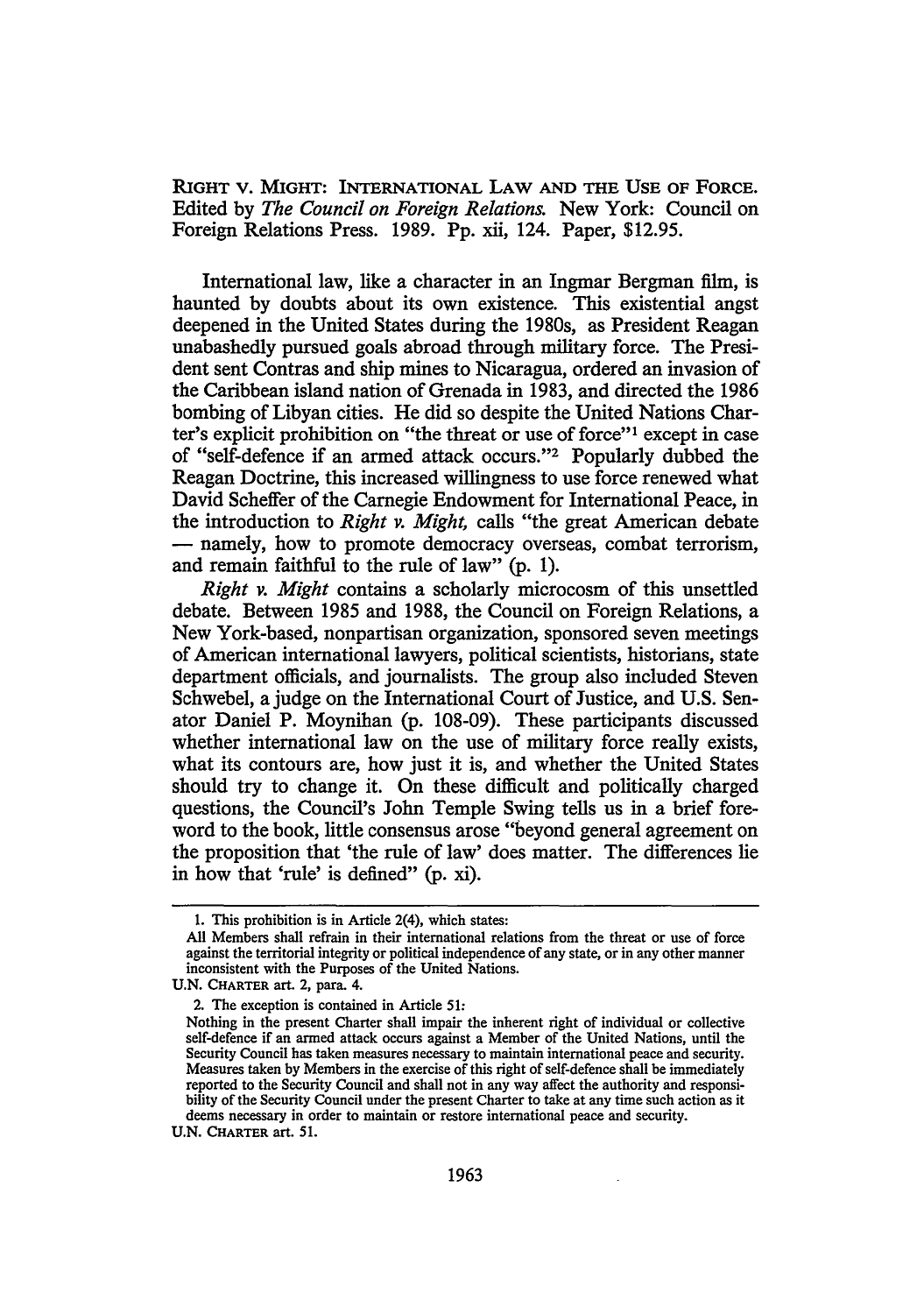Rather than summarize the contentiousness, the Council instead published the views put forth by several of the meetings' most distinguished participants. First, Jeane Kirkpatrick, President Reagan's representative to the United Nations from 1981 to 1985, and Allan Gerson, who served her as U.N. counsel during those years, define and defend their concept of the Reagan Doctrine.<sup>3</sup> Second, Professor Louis Henkin of Columbia University counters with his own definition of the Reagan Doctrine and contests both its legality and its wisdom (pp. 37-69). Third, Stanley Hoffmann, a Harvard European studies professor, describes the doctrine's effect on important bilateral and extra-legal rules that restrain the superpowers' use of force (pp. 71-93). Finally, William D. Rogers, an undersecretary of state during the Ford Administration and now an international lawyer, suggests ways to deal with states' unwillingness to be constrained by legality when facing "crises that touch on their national interest and security."4 The result is an interplay of ideas that illuminates deep ambivalence regarding the legality, morality, and inevitability of American use of military force.

In the first essay, "The Reagan Doctrine, Human Rights, and International Law," Kirkpatrick and Gerson define the Reagan Doctrine as a moral and quasi-legal justification for American assistance of foreign peoples' "self-defense" (p. 31). The United States, they argue, legally may offer military support to insurgencies that battle nondemocratic governments maintained by force or by foreign arms (p. 20). Such support, however, must be limited to *"counterforce* and *counterintervention"* (p. 31; emphasis added); that is, it is valid only where lack of reciprocal adherence to U.N. Charter Article 2(4) has rendered international law feckless. Thus when state A unlawfully intervenes in state B, the doctrine asserts, the United States need not unilaterally comply with the law, but may intervene in state B also.

The invasion of Grenada, therefore, Kirkpatrick and Gerson argue, had nothing to do with the doctrine, because it was justified directly by a treaty, an official invitation, and American self-defense the rescuing of American medical students. Instead, the doctrine justified military support for Contras in Nicaragua, Mujaheddin in Afghanistan, and UNITA forces in Angola.<sup>5</sup>

Kirkpatrick and Gerson list four justifications for such support. First, nondemocratic governments maintained by force or by foreign arms are not legitimate: "the Declaration of Independence ... insists

<sup>3.</sup> Pp. 19-36. *See also* 1 J. KIRKPATRICK, LEGITIMACY AND FORCE: POLITICAL AND MORAL DIMENSIONS (1988) [hereinafter LEGITIMACY AND FORCE].

<sup>4.</sup> P. 103. *See* pp. 95-107.

<sup>5.</sup> *See also* J. KIRKPATRICK, *The Reagan Doctrine Ill,* in 1 LEGITIMACY AND FORCE, *supra*  note 3, at 440 (1988).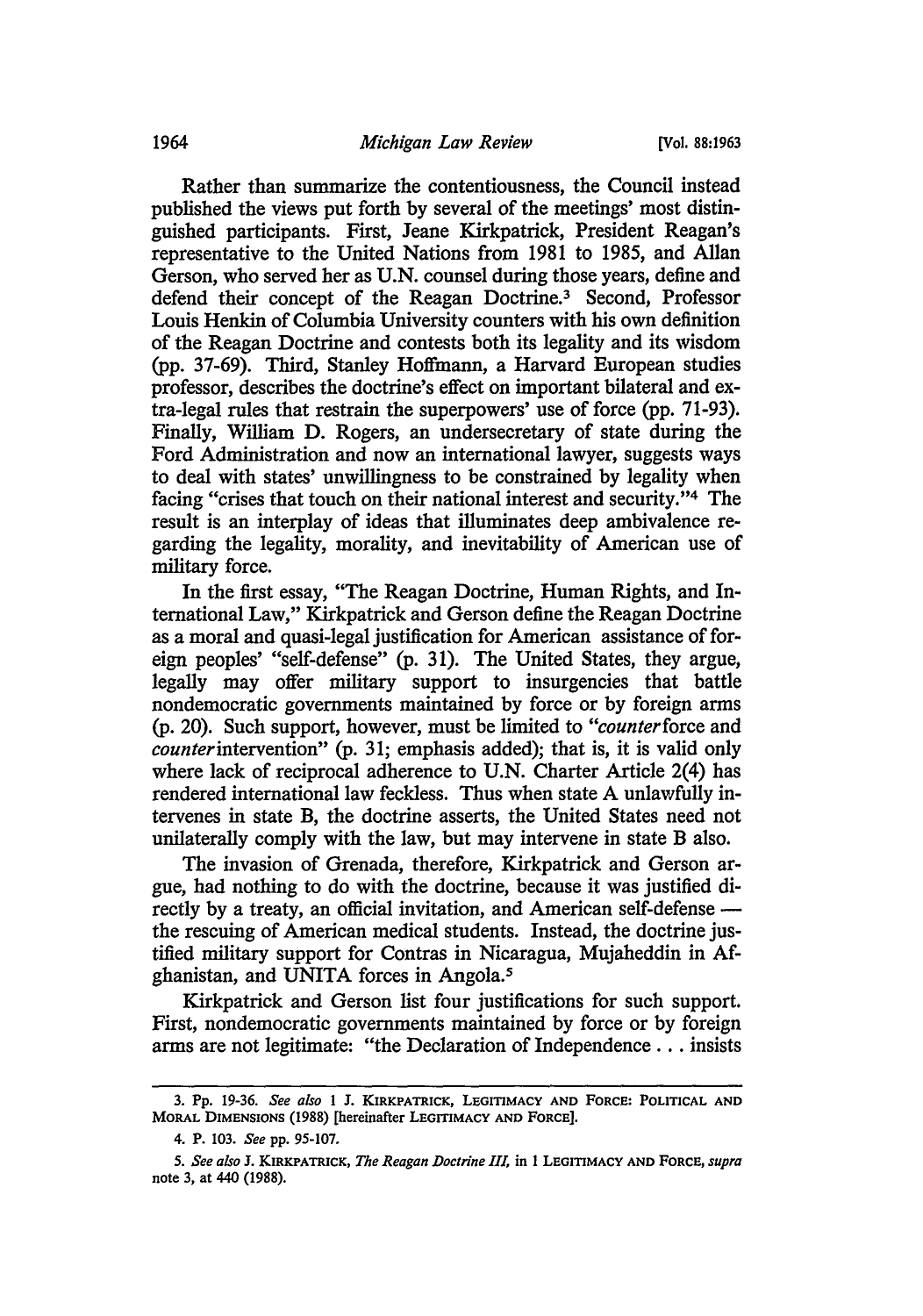that *legitimate* government depends on the consent of the govemed."6 Second, support for foes of illegitimate governments is rooted in great Western political philosophy. Immanuel Kant encouraged "intervention to bring down despotic governments,"7 Kirkpatrick and Gerson argue, and they quote John Stuart Mill's proclamation that "[i]ntervention to enforce non-intervention is always rightful, always moral."8 Third, they find support in American history. "The Reagan Doctrine," they argue, "supports the traditional American doctrine that armed revolt is justified as a last resort where rights of citizens are systematically violated" (p. 20). It is simply a more refined successor to the communism-containment strategies of Presidents Truman and Kennedy, and to "America supporting freedom" in the Vietnam War - a cause for which Americans need not apologize (p. 28).

Fourth, and most important, Kirkpatrick and Gerson point to the "whole purpose" of the U.N. Charter (p. 25). It is not only to maintain peace, they write, but also to promote states that "respect human rights (which encompass democratic freedoms)" (p. 25). Article 2(4)'s prohibition on the use of force, therefore, must be read both narrowly and in concert with human rights provisions. It is not *qualified by,*  they argue, but rather is *"complementary to* Article 51 (which affirms the inherent right to individual or collective self-defense) ... " (p. 25;

A government which takes power by force, and retains power by force, has no *legitimate*  grounds for complaint against those who would wreak [sic] power from it by force.

And a government whose power depends on *external support* has no legitimate grounds for complaining that externally supported force is used against it.

8. P. 19. This quotation comes from J.S. MILL, *A Few Words on Non-Intervention,* in 21 CoLLECTED WORKS 111, 123 (1984).

<sup>6.</sup> P. 21. Kirkpatrick also has argued this point emphatically elsewhere:

*Obviously it is legitimate for the* U.S. *to support an insurgency against a dictatorial government that depends on external support* 

J. KIRKPATRICK, *The Reagan Doctrine* ll in 1 LEGmMACY AND FORCE, *supra* note 3, at 432, 437 (1988).

<sup>7.</sup> P. 33. Kirkpatrick and Gerson unfortunately do not offer a specific citation from which they derive this questionable conclusion. In the same paragraph they cite Kant's essay *Eternal Peace* for his belief that "[t]he civil constitution in each state should be republican." P. 33. Kant, *Eternal Peace, reprinted in* c. FRIEDRICH, INEVITABLE PEACE 241, 250 (1948). But in that work, Kant also describes as a prerequisite to peace the rule that "[n]o state shall interfere by force in the constitution and government of another state." *Id.* at 248. He sees an exception, but only when a state "because of internal dissension should be split into two parts, each of which, while constituting a separate state, should lay claim to the whole." Intervention would then be justified, because "that state would then be in a condition of anarchy." *Id.* Barring such anarchy, however, "the interference of outside powers would be a trespass on the rights of an independent people struggling only with its own inner weakness." *Id.* 

This passage does less to support Kirkpatrick and Gerson than it does merely to suggest that in 1795 Kant understood "interference" as something very different from the "intervention" his 1989 interpreters write about. Nicaragua in the early 1980s, for example, arguably was not "split into two parts" and "in a condition of anarchy." Kant, therefore, might have opposed U.S. interference. On the other hand, neither did Nicaragua's internal dissension, if fomented by interfering Marxists, constitute "an independent people struggling *only* with its *own* inner weakness." *Id.* (emphasis added). Whether Kant therefore would have seen no "trespass" in U.S. funding of the Contras is unclear.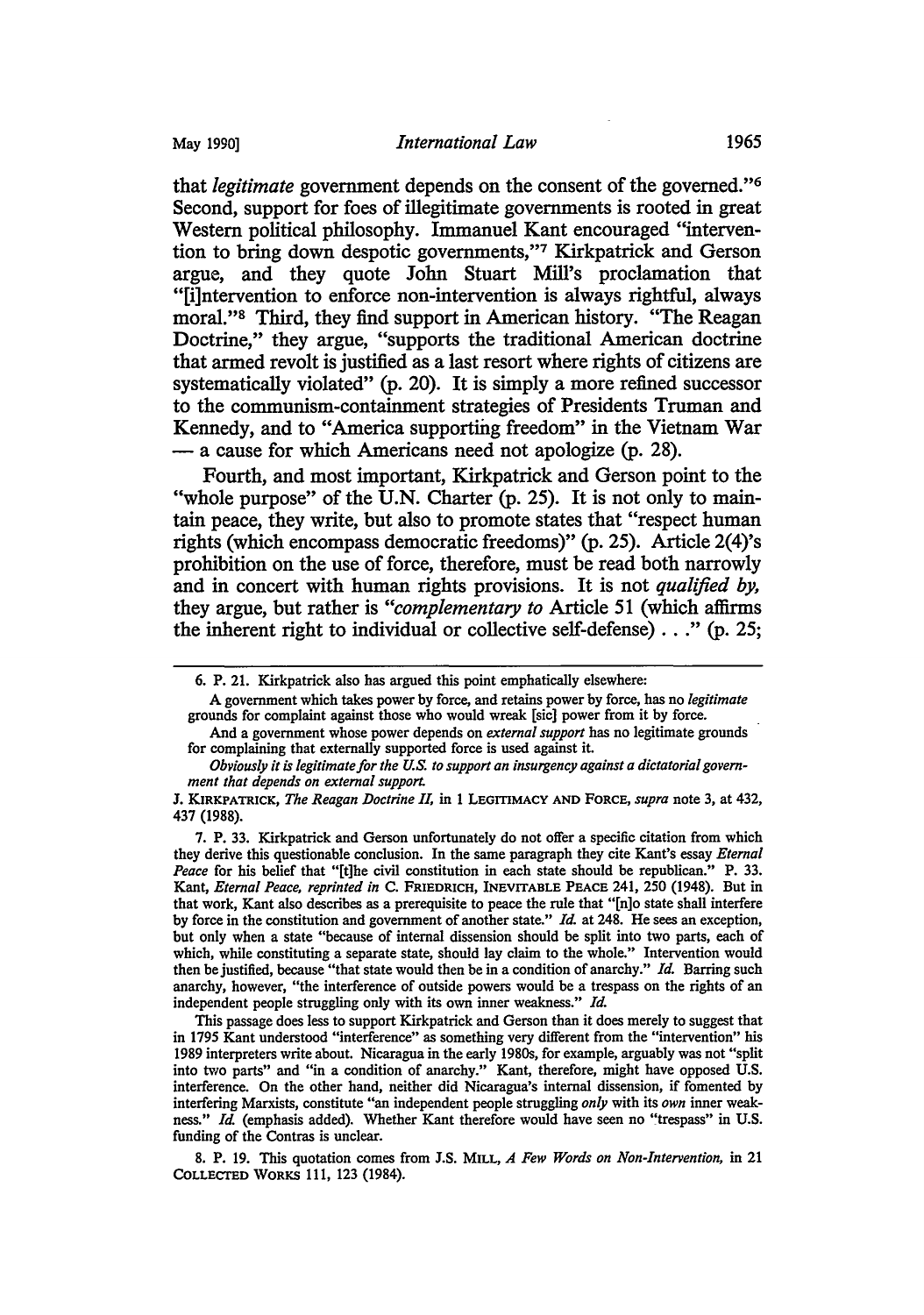emphasis added). Through this reasoning, they derive the legality of military support for "freedom fighters."

This partisan reading of the U.N. Charter is the demon that Professor Henkin attempts to exorcise in his article, "Use of Force: Law and U.S. Policy." He agrees with Kirkpatrick and Gerson that the Charter unequivocally supports democracy and human rights over totalitarianism. But to endorse these ends, he adds, is not to endorse all means to achieve them: *"With respect to the use of force,* the Charter is *neutral* between democracy and totalitarianism" (pp. 62-63; emphasis added). For the Charter's drafters, Henkin writes, "Peace was the paramount value" (pp. 38-39). It was "more important than progress and more important than justice," because its opposite, war, "inflicted the greatest injustice, the most serious violations of human rights, and the most violence to self-determination and to economic and social development" (pp. 38-39). Under the Charter, therefore, pursuit of justice alone can never justify military intervention; freedom takes a back seat to peace. Thus arguments like those of Kirkpatrick and Gerson, Henkin writes, may be morally appealing, but are legally irrelevant.

The Reagan Doctrine, Henkin argues, stands the Charter on its head. It simply "asserts the right to use force to impose or restore democracy where communism threatens" (p. 68 n.29). Yet the only internationally accepted use of force is "humanitarian intervention" - basically, a state freeing its own citizens held hostage. Even then, such intervention is "strictly limited to what is necessary to save lives" (p. 41), a limitation that, for example, the United States ignored by invading and occupying Grenada. Thus the Reagan Doctrine, as Henkin portrays it, is the mirror image of the Brezhnev Doctrine, which the Soviet Union used to justify invasions of its neighbors. "As a matter of *law,* one cannot justify the U.S. action in Grenada or support for the contras and condemn the Soviet Union's [1968] role in Czechoslovakia" (p. 56; emphasis added).

*Right v. Might's* third essay, Professor Hoffmann's "Ethics and Rules of the Game Between the Superpowers," purposefully omits arguments over legality. "[I]nquiry into the ethical aspects of the rules of the game between the superpowers," Hoffmann explains, "will reveal even more [than legal inquiry] about where the Reagan Doctrine is leading American foreign policy and whether that direction is the preferable one" (p. 71). Hoffmann's inquiry, however, is a rather muted summary of views presented in his earlier works,<sup>9</sup> and a weak flame to follow the sparks that flew between the preceding essays.

<sup>9.</sup> *See* s. HOFFMANN, DUTIES BEYOND BORDERS: ON THE LIMITS AND POSSIBILITIES OP ETHICAL INTERNATIONAL POLITICS (1981); S. HOFFMANN, JANUS AND MINERVA (1987); Hoffmann, *International Law and the Control of Force,* in THE RELEVANCE OP INTERNATIONAL LAW 21 (K. Deutsch & S. Hoffmann, eds. 1971).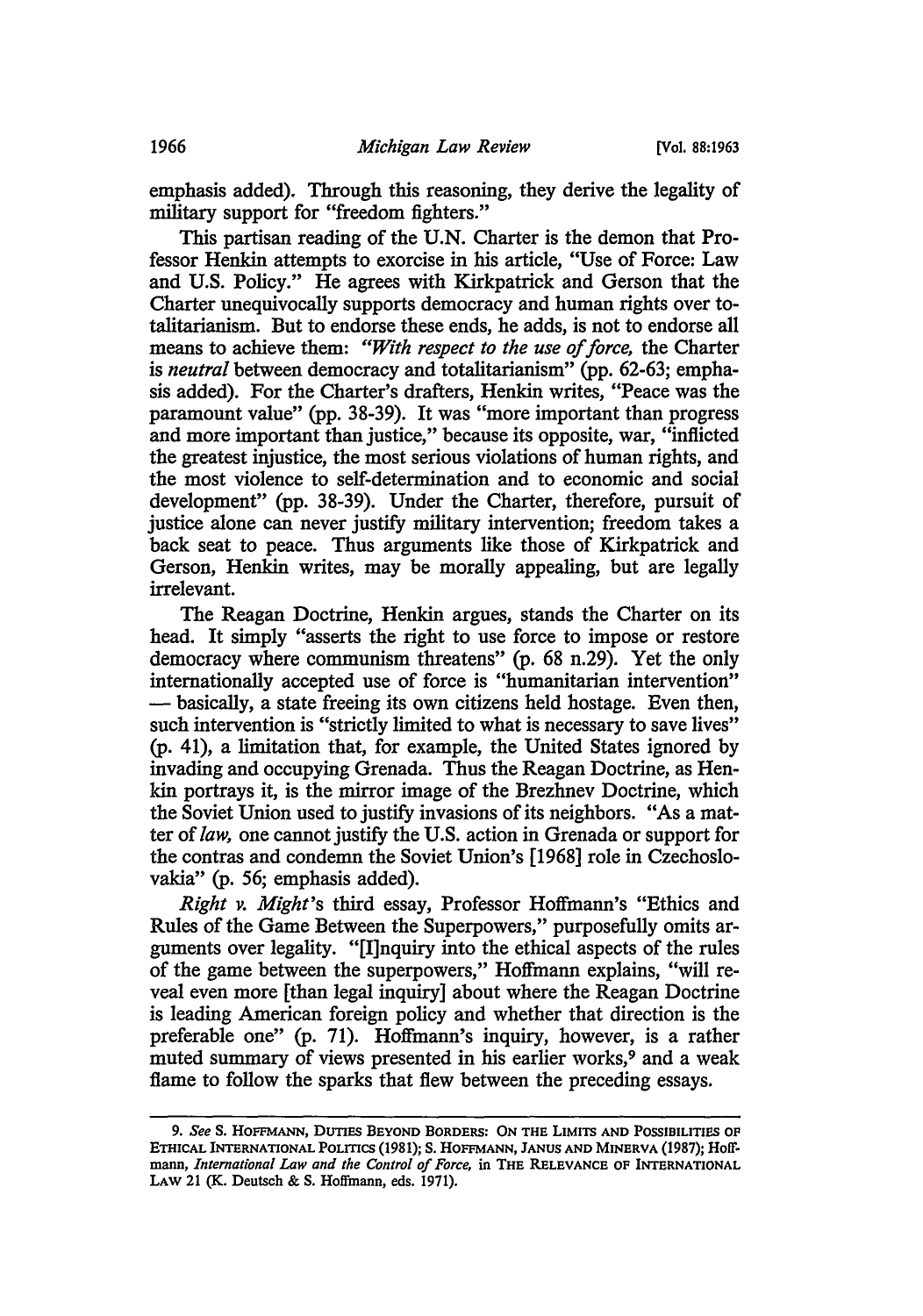Hoffman's ethical conclusion can be simply summarized: (1) The superpowers' rules governing relations with each other are basically good. These rules have largely prevented major crises and have allowed resumption of arms-control attempts. (2) The superpowers' rules governing their relationships with other countries are predominantly bad. These rules leave the Third World impoverished and allow belligerent states freedom to pursue their own interests militarily or through terrorism.

Using this framework, Hoffmann condemns the Reagan Doctrine. It is "nothing but a new, warmed-over version of the old roll-back doctrine" of fighting to topple communist governments and install pro-American successors (p. 90). By viewing the whole world, minus the established Soviet bloc, as an American sphere of influence, he writes, it weakens what is good and strengthens what is bad in the existing superpower balance. First, it threatens to upset that balance, which thus far has prevented World War III. Second, and more important, it "impose[s] extremely heavy costs on the innocent populations that would be the victims of the ... insurrectionary movements we support[ ]" (p. 90). In short, its "likely effects are neither order nor peace nor democracy" (p. 90). The more ethical solution, Hoffmann rather vaguely concludes, is "to put bargaining ahead of unilateral action" and cooperate with the Soviet Union to strengthen mutual restraints on the use of force (p. 92).

The final essay in *Right v. Might* also looks beyond existing law. In "The Principles of Force, the Force of Principles," William Rogers warns of a growing, irreconcilable ambivalence in interpretations of the U.N. Charter. Its prohibition on force is "a principle ... firmly based on sovereign separateness," yet its simultaneous championing of human rights has thrust it into an area which today is "no longer exclusively domestic ... " (p. 102). The result is fundamental confusion: "We are more puzzled now than ever about the contours of the principle [of self-defense]." <sup>10</sup>

<sup>10.</sup> P. 101. Such puzzlement is not new, however, nor is it confined to the problem of selfdefense. Over twenty-five years ago, Richard Falk observed that

<sup>[</sup>a]mong the most serious deficiencies in international law is the frequent absence of an assured procedure for the identification of a violation. . . . This inability to identify violations is especially prominent when the action is performed by a leading international actor who is able to block censure resolutions in the political organs of the United Nations.

R. Falk, The Adequacy of Contemporary Theories of International Law - Gaps in Legal Thinking, 50 VA. L. REV. 231, 249-50 (1964).

Other commentators, too, have noted this particular source of confusion and its seriousness. Jost Delbriick warns that "[a]lthough increasing international concern for human rights is welcome, justification of the international use of force in the cause of human rights may well lead to a complete breakdown of the prohibition of the use of force .... " Delbriick, *Collective Security,*  in 3 ENCYCLOPEDIA OF PUBLIC INTERNATIONAL LAW 104, 112 (1982). And Myres McDougal adds that "[t]he number one problem of humankind remains ... establishing a *minimum* order, in control of unauthorized coercion and violence, which will permit more effective pursuit of an *optimum* order." McDougal, *International Law and the Future,* 50 Miss. L.J. 259, 311 (1979) (emphasis added).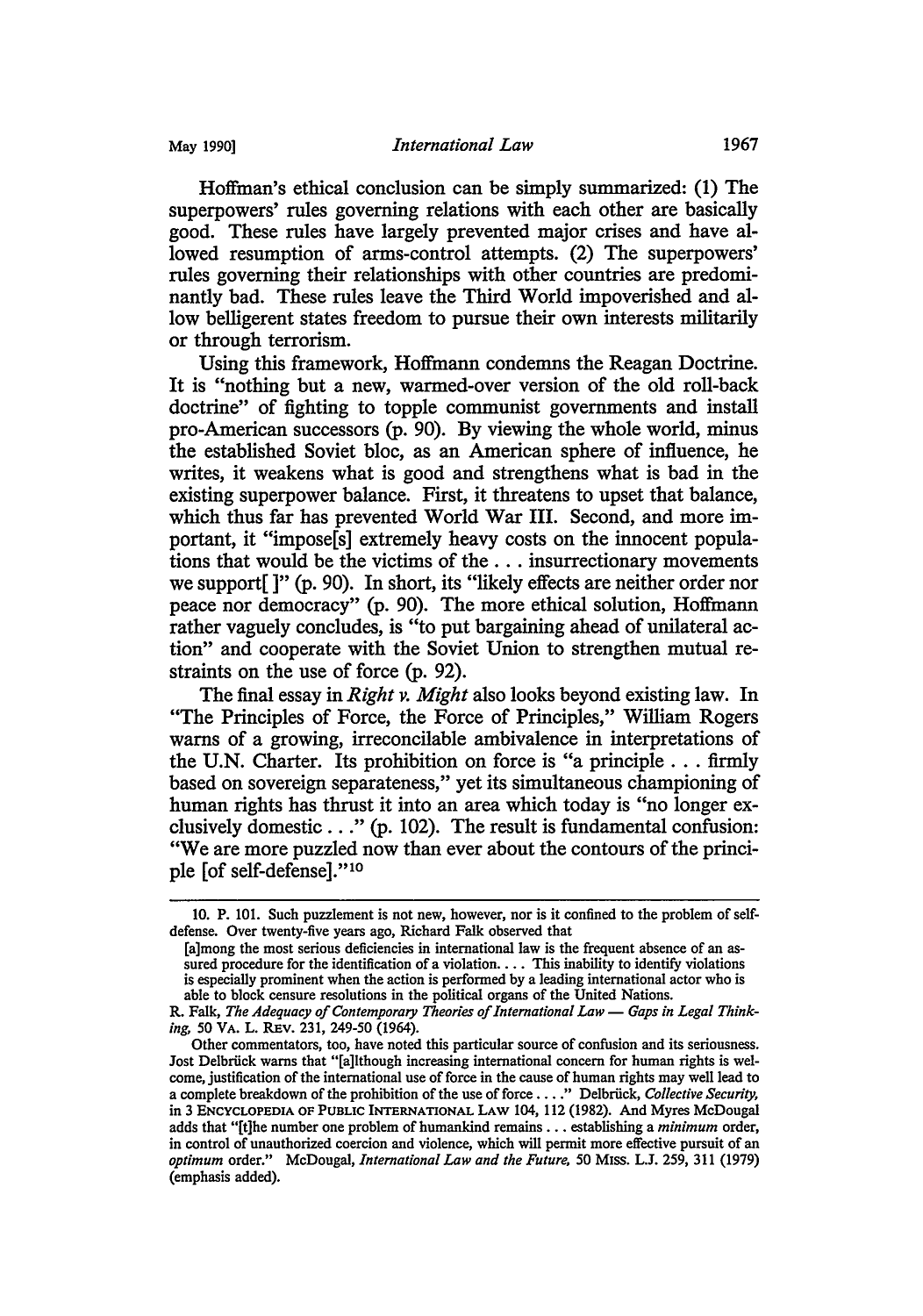Non-Charter law, therefore, must plug the gaps. Like Hoffmann, Rogers sees hope in superpower cooperation. His proposal, too, is more precise. He suggests bilateral rules, "fact-specific and limited in time and space" (p. 106), negotiated between the United States and the Soviet Union to regulate pressing conflicts. The best example to date is the agreement that ended the 1962 Cuban Missile Crisis. Such specific rules offer the most promise because, first, "[t]he actual conduct of foreign relations . . . is more fact-specific than principle-oriented" (p. 105). Second, such rules can cure the generality and ambiguity of the Charter. Rogers acknowledges both the current rarity of such specific agreements and the difficulty of creating them. Nonetheless, he believes, doing so in the 1990s may be "[t]he real work of providing a law to restrain the use of force  $\ldots$  " (p. 107).

The proposals of Rogers and Hoffmann are commendable, but unsatisfying. Both writers leave unanswered the very question that Kirkpatrick and Gerson forcefully raised: what should the United States do when the Soviet Union will not cooperate, or — even more perplexing — when it must deal with a country that does not take orders from Moscow? The Cold War — currently melting — is not the only conflict that challenges America to use force, and superpower policing cannot be the only answer.

*Right v. Might* does not offer original theories on the proper role of force in international relations. But it does present succinct perspectives, fleshed out by a helpful list of suggested readings (pp. 111-18), on an enduring political and legal clash. These perspectives help analyze both the recent U.S. invasion of Panama and the Soviet refusal to intervene in Romania and elsewhere in Eastern Europe. In addition, by illustrating the necessity of defining international law broadly and of examining its political and ethical character, *Right v. Might's* authors offer even in their disagreements a useful, albeit paradoxical, affirmation of its existence.

What is most intriguing about *Right v. Might,* however, is the conspicuous shadow that falls across it  $-$  the shadow of Soviet leader Mikhail Gorbachev. Rogers quotes him (p. 103), Hoffmann pleads for imaginative responses to his innovations (p. 91), and Kirkpatrick and Gerson assert an already disproved belief that the Soviet Union will not allow one-party rule to end in Eastern Europe (p. 29). Only Henkin leaves Gorbachev alone, focusing dutifully on the law. For the moment, however, politicians and diplomats - more so than laws appear to be driving superpower relations. Gorbachev's twists, and President Bush's turns in response, may make the Kirkpatrick-Gerson defense of intervention less compelling, Henkin's legal analysis too narrow, and the indistinct but hopeful proposals of Hoffmann and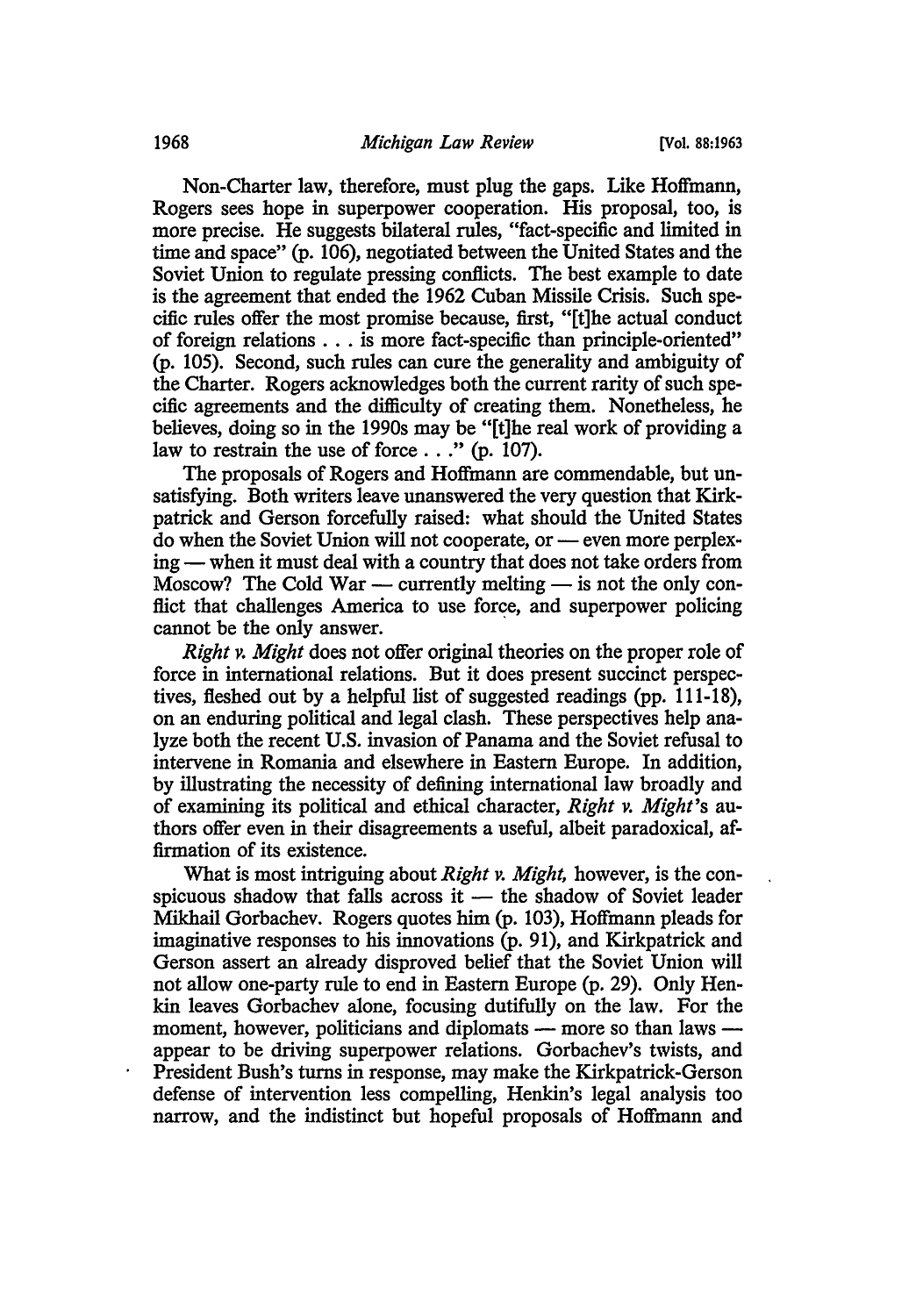· Rogers more realistic. They also may inspire a new round of the "great American debate." *Right v. Might* may require a sequel soon.

- *Craig T. Smith*